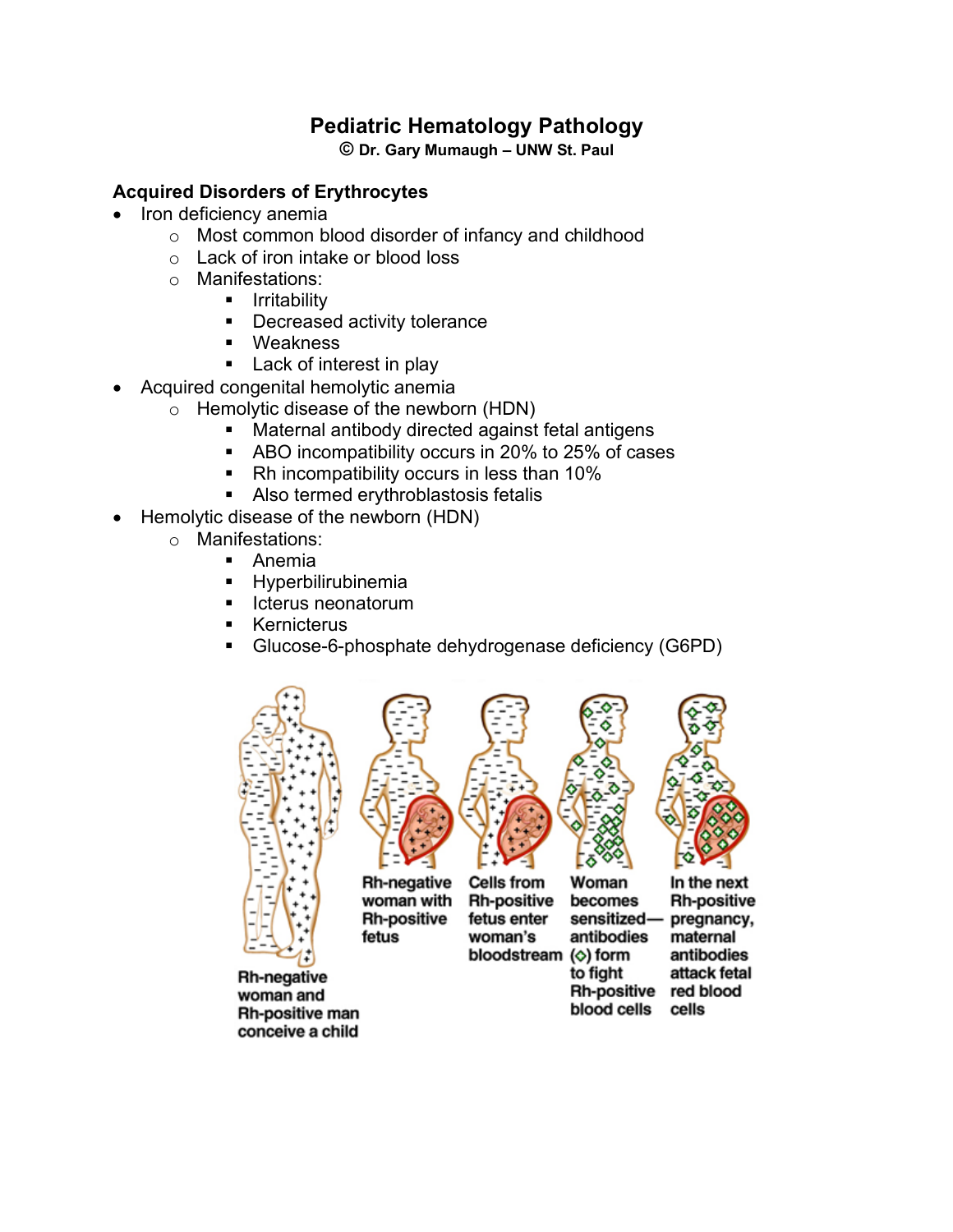## **Inherited Disorders of Erythrocytes**

- Sickle cell disease
	- o Disorders characterized by the presence of an abnormal hemoglobin (HbS)
	- o Deoxygenation and dehydration cause the red cells to solidify and stretch into an elongated sickle shape
	- o Sickle cell trait
		- Child inherits HbS from one parent and HbA from another
	- o Can result in:
		- Vaso-occlusive crisis (thrombotic crisis)
		- Aplastic crisis
		- Sequestration crisis
		- Hyperhemolytic crisis
	- o Other forms:
		- Sickle cell-thalassemia disease
		- § Sickle cell-HbC disease
- Sickle-cell anemia results from a defective gene coding for an abnormal hemoglobin called hemoglobin S (HbS)
- This defect causes RBCs to become sickle-shaped in low oxygen situations

## **Inherited Coagulation and Platelet Disorders**

- **Hemophilias** 
	- o Serious bleeding disorders
	- o Involve gene deletions or point mutations
	- $\circ$  First signs by age 3 to 4 years include episodes of persistent bleeding from minor injuries
	- o Hemophilia A (factor VIII deficiency)
		- von Willebrand disease
	- o Hemophilia B (factor IX deficiency)
	- o Hemophilia C (factor XI deficiency)

## **Antibody-Mediated Hemorrhagic Disease**

- Idiopathic thrombocytopenic purpura
	- o Autoimmune or primary thrombocytopenic purpura
	- o Platelet destruction rate that exceeds production
	- o 70% with antecedent viral disease
- Idiopathic thrombocytopenic purpura
	- o Manifestations of bruising and petechial rash
	- o Prognosis excellent with 80% regaining normal platelet counts within 6 months after onset